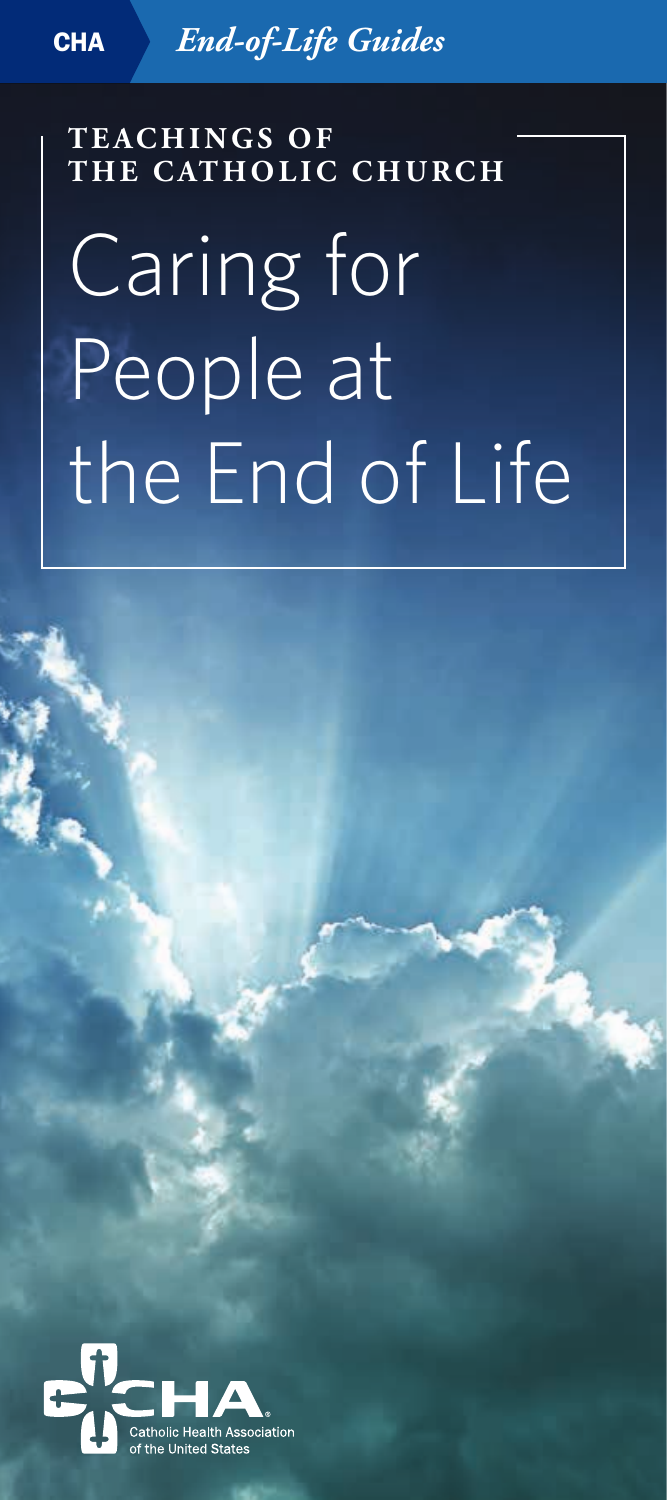CHA | *End-of-Life Guides: Church Teachings The Catholic Health Association has developed this guide in collaboration with physicians, nurses, theologians and ethicists within Catholic health care. It is based on frequently asked questions to help you think about end-of-life decisions and prepare an advance health care directive. Although the guide reflects the perspective of the Catholic tradition, the information is helpful to people from any religious tradition.*



### **T E AC H I N G S O F THE CATHOLIC CHURCH** Caring for People at the End of Life

Modern medical technology has given us wonderful opportunities to bring about cures, slow the process of disease, and alleviate symptoms. This same technology, however, can at times create hard decisions for patients and their families about continuing its use when treatment becomes burdensome to the patient without providing benefit.

Modern technology has saved countless lives, but it has also made end-of-life decisions more complicated. In part, the very success of technology has heightened the expectation that it will always benefit the patient. Unfortunately, this heightened expectation can lead patients, family members and health care professionals to pursue treatments beyond the point where there is a reasonable hope for benefit. Patients and their families may fear an impersonal prolonging of the dying process in an intensive care unit, surrounded by tubes, wires, and machines. At the same time, they may also fear that refusing such treatment will make them seem to be "hopeless" cases, that others will not respond to their needs and that they will be abandoned. Family members may even feel that not doing everything possible is to abandon their loved one, even though this is not the case. Such competing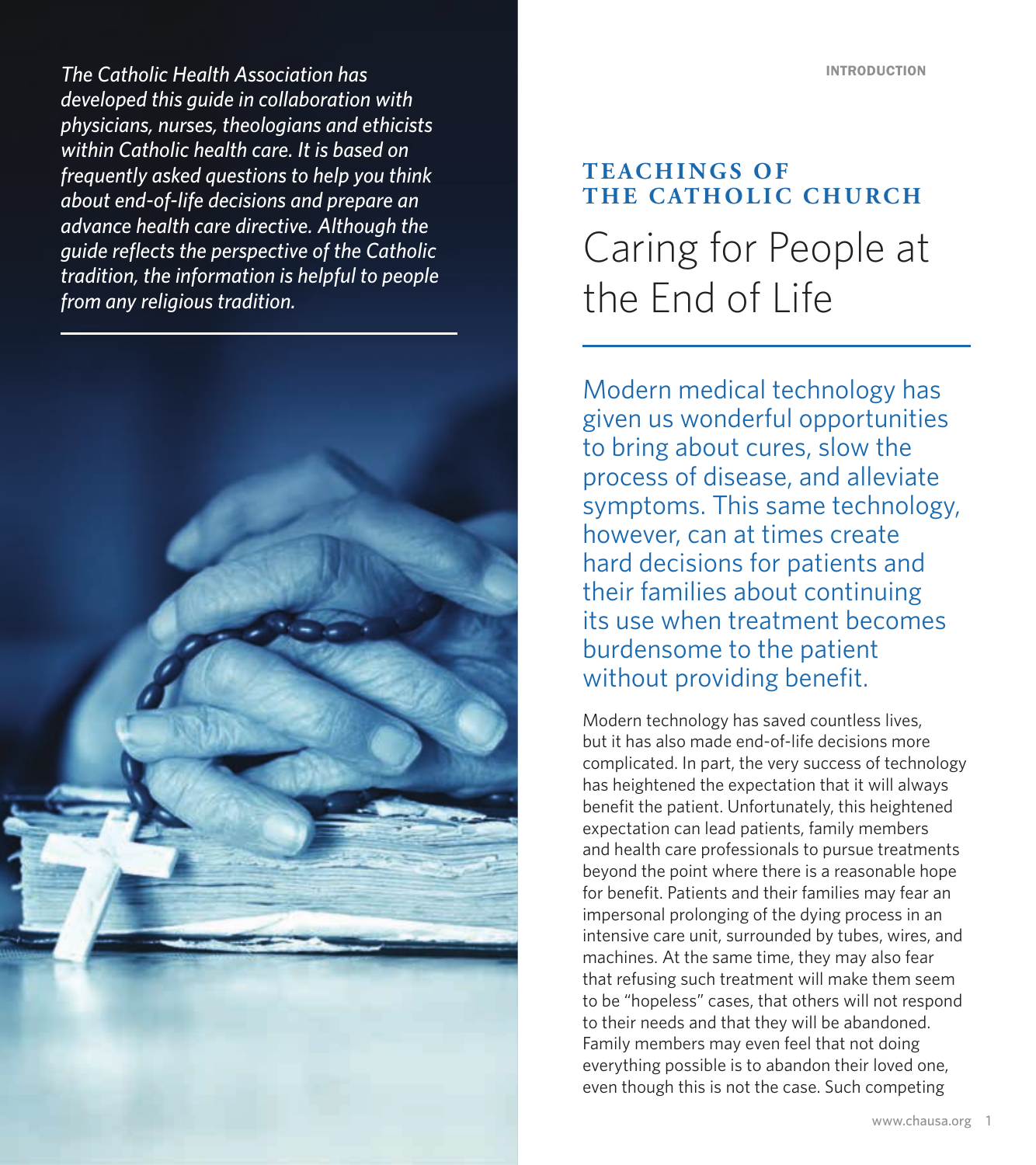concerns about continuing or refusing treatment complicate end-of-life decisions, making them seem almost impossible to make.

> *Death is swallowed up in victory. Where, O death, is your victory? Where, O death, is your sting?*

> > 1 Corinthians 15:55 New American Bible

There is a long tradition in Catholic moral theology that is as relevant today as when it was developed over 500 years ago. It speaks of "reasonable" care in terms of the benefits of such treatments being proportionate to the burdens that the treatments impose. The tradition does not prescribe a hardand-fast rule regarding specific medical procedures but rather urges prudent decisions regarding the benefits and burdens of medical treatments for the patient. In doing so, the Catholic tradition offers a middle ground between two extremes, on the one hand intending the death of a patient by euthanasia or assisted suicide, and on the other hand continuing useless or excessively burdensome treatments, often against the patient's wishes. *◆*

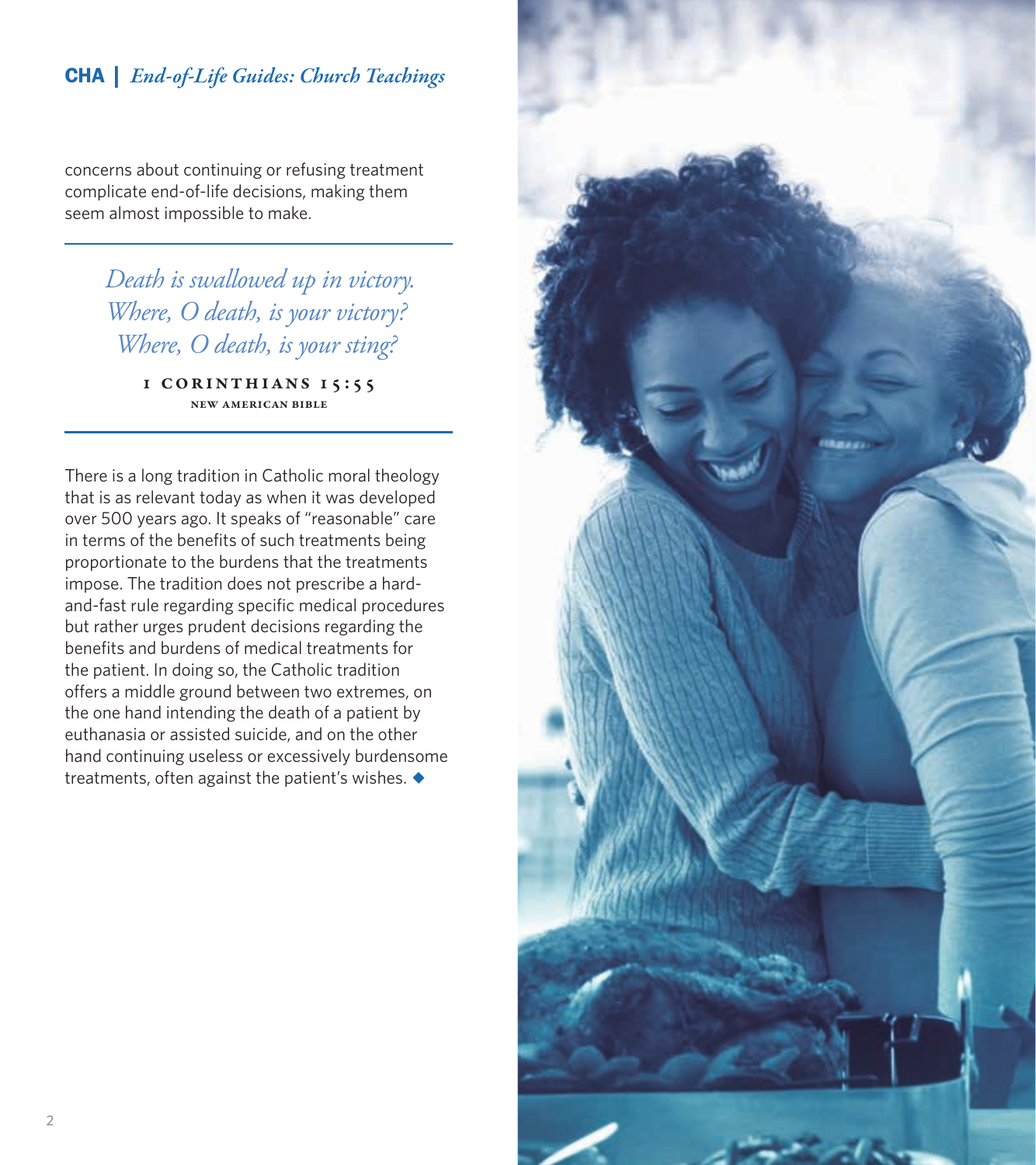## What is the Catholic Church's teaching about end-of-life decisions?

Catholics believe that human life is a gift from God, a sacred gift that no one may dispose of at will. All persons, regardless of their medical condition, possess inherent dignity and are worthy of respect, protection, and care. Respect for human dignity and human life demands that we will take reasonable care of our lives. Such respect, however, does not mean that we must do everything possible to prolong physical life, especially when death is inevitable or when treatments would be too burdensome for the patient.

*The Ethical and Religious Directives for Catholic Health Care Services* (ERDs), a document issued by the United States Conference of Catholic Bishops that guides the practice of Catholic hospitals, long term care facilities, and other Catholic health care organizations, summarizes the Catholic tradition when it advises against *two* extremes:

**1.** Intentionally causing death by means of euthanasia, including physician-assisted suicide.

**2.** Continuing useless or burdensome medical interventions, even when the patient legitimately wishes to forego such treatments.

This understanding of burden and benefit is the basis for what the Catholic moral tradition has called the distinction between "ordinary" or proportionate means and "extraordinary" or disproportionate means. "Ordinary means" is not equivalent to ordinary medical care. Rather, it is understood in terms of whether a particular medical intervention or procedure offers a reasonable hope of benefit to the patient that is not excessively burdensome. The distinction between ordinary and extraordinary means will be described in greater detail later in this guide.

#### **How has this teaching developed?**

The Church's teaching regarding end-of-life care is not new. The understanding that human life is a sacred gift from God has biblical roots. The opening chapters of Genesis explain that God formed Adam out of dust "and blew into his nostrils the breath of life"(Gn 2:7.) Later in the Old Testament, Job professes that it is God who gave him life (Jb 10:11-12.) In the New Testament, the First Letter to Timothy is even more explicit, speaking of God "who gives life to all things"(I Tm 6:13.)

Catholic moral reflection on this biblical teaching accepts the fact that although one has a duty to preserve life, this duty is not absolute. What would become the distinction between "ordinary" and "extraordinary" means was formulated in the 16th century. Following the teaching of the 13th century Doctor of the Church, St. Thomas Aquinas, theologians at the time argued that no one is required to use all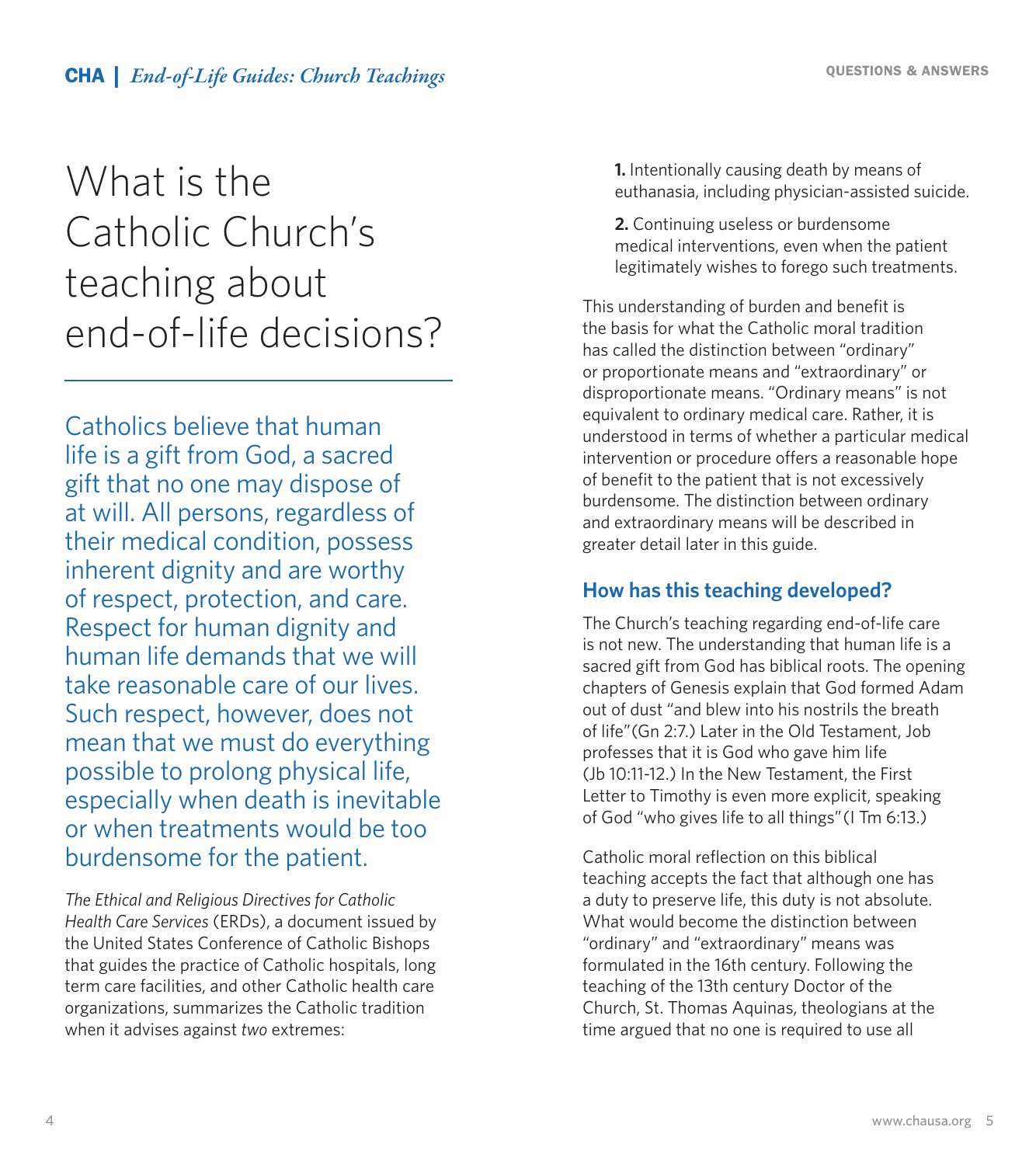means at one's disposal to preserve life but only what is reasonable, taking into consideration the patient's circumstances.

In the 18th century, St. Alphonsus Liguori, who was one of the most influential moral theologians of his time, explained the meaning of "reasonable" in Book III of his work entitled *Moral Theology*:

*"There is no obligation to use an uncommon or costly medicine; there is no need to change one's place of residence to move to a healthier climate; no one is held to employ a difficult means such as an amputation in order to preserve life; abhorrence of a treatment can render it extraordinary, in the moral sense."*

In the 20th century the Catholic tradition continued to develop through the writings of Pope Pius XII. In a famous address in 1957, he stated: "Normally one is held to use only ordinary means — according to circumstances of persons, places, times, and culture — that is to say, means that do not involve any grave burden for oneself or another. A stricter obligation would be too burdensome for most people and would render the attainment of the higher, more important good too difficult."

Pope Pius's words are echoed in the Vatican's 1980 document entitled *Declaration on Euthanasia* and in St. John Paul II's encyclical, *The Gospel of Life*. Part IV of the Declaration explains that "one cannot impose on anyone the obligation to have recourse to a technique which is already in use but which carries a risk or is burdensome. Such a refusal is not the equivalent of suicide; on the contrary, it should be considered as an acceptance of the human condition."

Similarly, St. John Paul II's encyclical states: "Certainly there is a moral obligation to care for oneself and to allow oneself to be cared for, but this duty must take account of concrete circumstances. It needs to be determined whether the means of treatment available are objectively proportionate to the prospects for improvement. To forego extraordinary or disproportionate means is not



the equivalent of suicide or euthanasia; it rather expresses acceptance of the human condition in the face of death" (§ 65.)

#### **If this tradition is over 500 years old, how can it have anything to say about contemporary decisions involving today's complicated medical technology? Haven't things changed too much?**

Although the diseases we face and the treatments available to us have changed, Catholic teaching regarding care at the end of life has remained remarkably durable throughout the ages, although it is often misunderstood.

The reason for this durability is that the tradition does not speak about specific technological remedies or interventions as being "ordinary" or "extraordinary," but rather asks whether a given medical treatment is burdensome or beneficial to the patient. As Pope Pius XII explained, the distinction offers guidance that is dependent upon "circumstances of persons, places, times, and culture." *◆*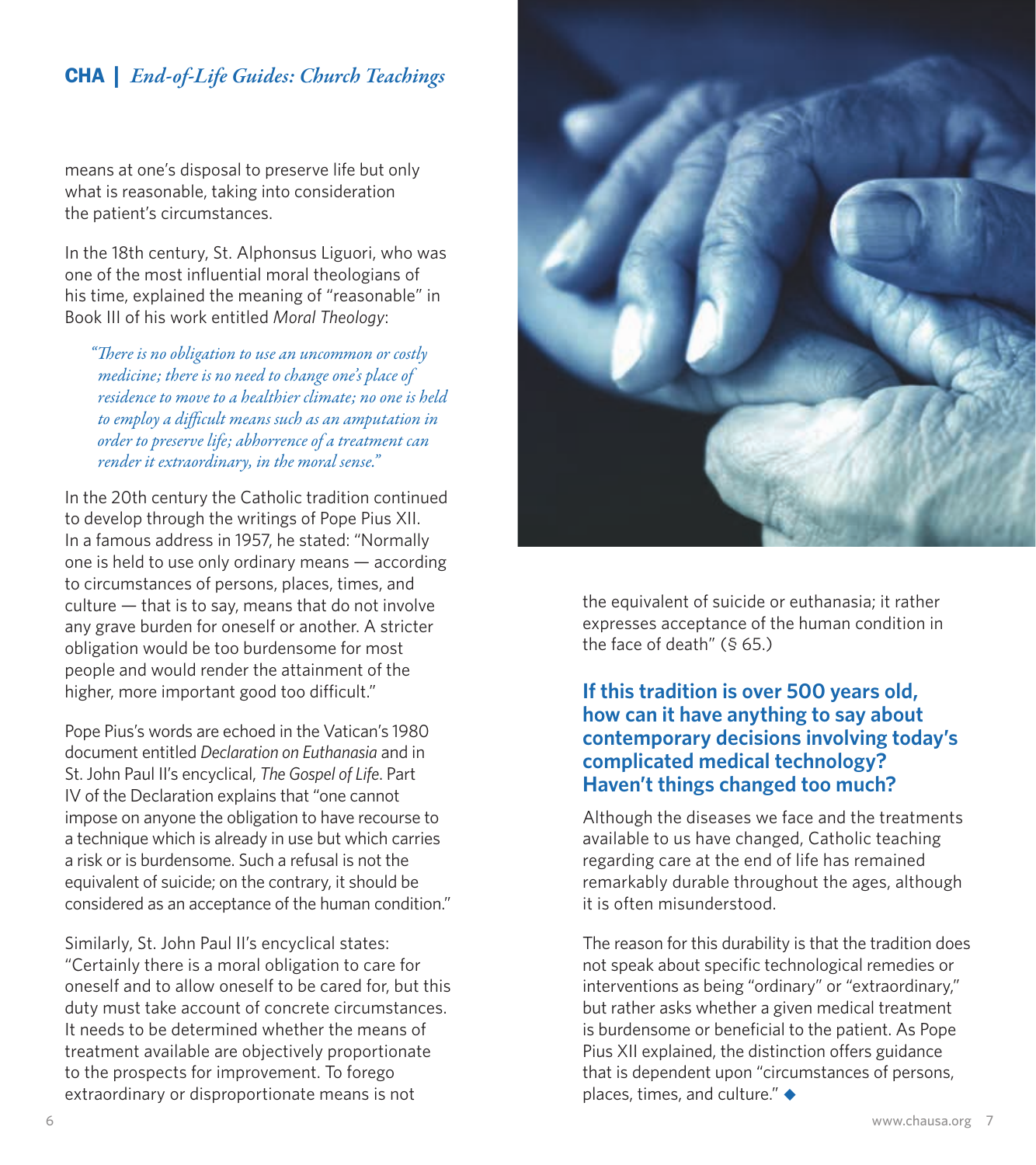### What does it mean when Catholic teaching states that two extremes† must be avoided in end-of-life decisions?

The Catholic moral tradition recognizes that virtuous behavior entails a balance or proportion that can be harmed by two extremes, shortcoming or excess, each of which is a vice. In the case of decisions at the end of life, the two extremes are euthanasia or assisted suicide on the one hand that is, intentionally causing death — and, on the other hand, what many health care professionals call medical "vitalism" — that is, attempts to preserve the patient's physical life in and of itself without consideration of any reasonable hope for benefit, even when the patient would not want to continue the treatment.

†1. Withdrawal of technology with the intention of causing death 2. Insistence on useless or burdensome technology?

Especially at the beginning of an illness a variety of medical interventions are appropriate. However, there comes a time with serious advanced illness when continued attempts at a cure are no longer of benefit to the patient. This acknowledgement is not abandoning the patient but rather acknowledging the human condition and the limits of medicine. St. John Paul II, in his encyclical, *The Gospel of Life*, explained:

*Euthanasia must be distinguished from the decision to forego so-called 'aggressive medical treatment,' in other words, medical procedures which no longer correspond to the real situation of the patient, either because they are by now disproportionate to any expected results or because they impose an excessive burden on the patient and his family (§ 65.)*

#### **Practically speaking, how does one distinguish between "ordinary" and "extraordinary" means?**

Unfortunately, the language of "ordinary" and "extraordinary" means can cause confusion for those unfamiliar with the Catholic moral tradition. Many people use these moral terms in a manner similar to the way such terms may be used in medicine  $$ that is, ordinary or extraordinary forms of medical treatment, where "extraordinary" becomes equated with procedures that are rare or experimental.

This is not the case in terms of the moral meaning of these words. What distinguishes "ordinary" from "extraordinary" in Catholic moral theology is not whether the *treatment* is "ordinary" in the sense of being normal or frequently used, but rather whether the treatment is beneficial (ordinary) or excessively burdensome (extraordinary) to the patient.

Thus an ordinary treatment in the medical sense can be "extraordinary means" in this moral sense if it is excessively burdensome or poses excessive risk for the patient. For example, many forms of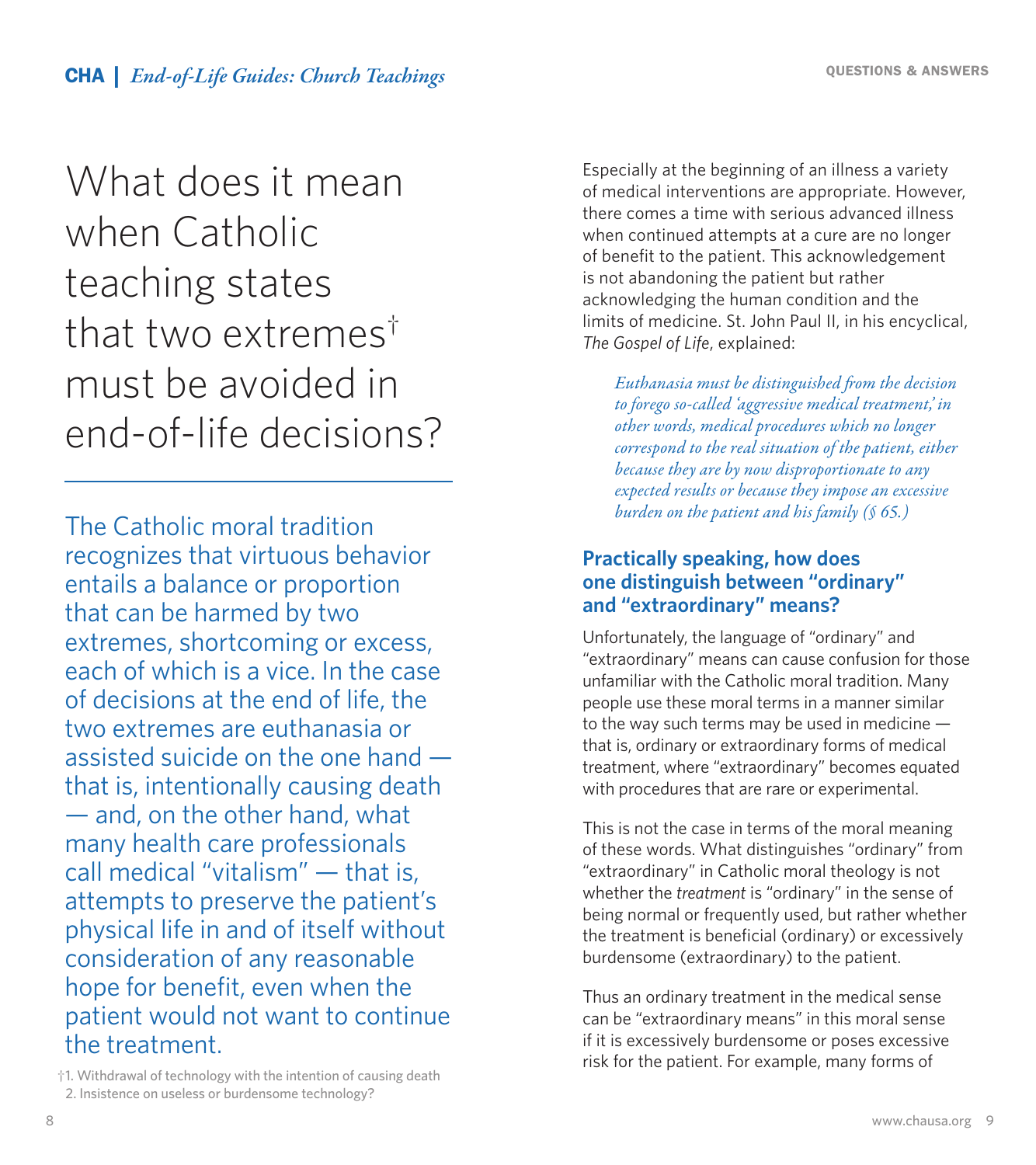

chemotherapy would today be considered "ordinary medical care" for cancer patients. For a particular cancer patient, however, especially at the late stages of cancer, that same treatment may become "extraordinary means" because it can no longer benefit the patient and causes a great deal of discomfort and pain.

#### **What does the Catholic tradition mean by benefit? Isn't simply living longer in itself a benefit?**

The Catholic moral tradition has not been very specific in its description of benefit. However, it is clear in the tradition that simply prolonging physical life, especially when the means to accomplish prolonging life are "precarious and burdensome," is not required. According to the Catholic moral tradition, for any medical procedure to be considered ordinary means, it must be worthwhile — in quality, duration, and in the sense of being proportional to the effort expended in using the means. Moral theologians in the 20th century often spoke of "hope for success" in assessing ordinary means.

#### **What about the idea of burden? How do I know if a medical treatment is too burdensome?**

The Catholic moral tradition has been clearer in its account of burden. Since the 18th century, the tradition has described four aspects of burden:

#### **Excessive pain.**

The fact that a treatment may cause an unreasonable amount of pain for an individual can render the treatment excessively burdensome.

#### **Great cost or means.**

Catholic moralists explain that no one is obliged to spend a great amount of money to preserve one's life. Catholic Church teaching accepts the fact that a person may decide not to impose excessive expense on oneself, one's family or the community.

#### **Grave effort.**

The duty to preserve life, furthermore, does not mean that a patient must exert an extraordinarily great amount of effort. For example, someone living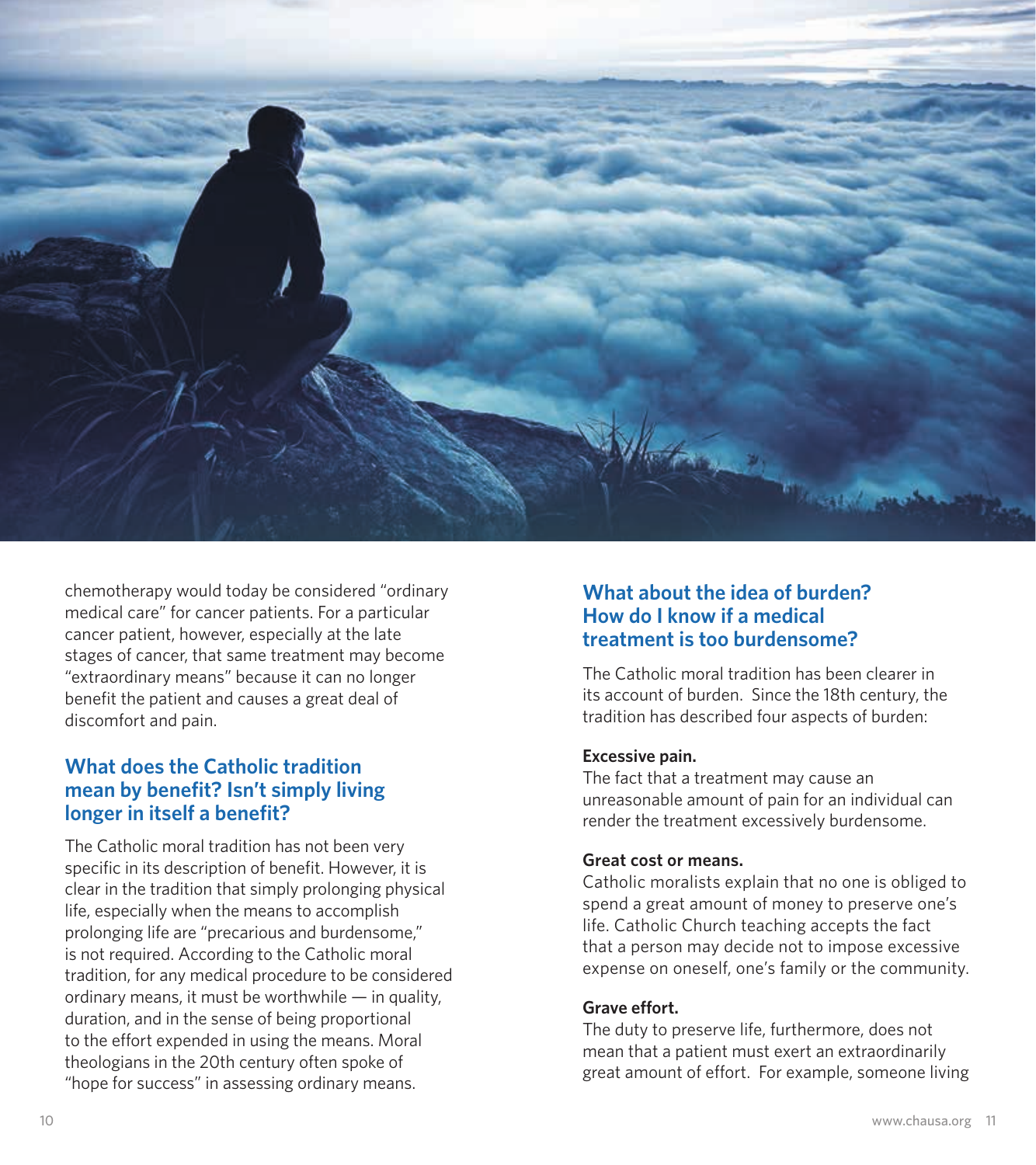in the Midwest would not be obligated to move to Palm Springs, California because it would be a healthier environment, considering the person's respiratory disease.

#### **Severe dread or repugnance.**

Finally, intense fear or strong repugnance can make a treatment that most would consider to be ordinary means excessively burdensome and therefore extraordinary means for that particular patient. The 17th century Jesuit moral theologian, Leonard Lessius, explained: "No one is held to accept a cure which one abhors no less than the disease itself or death."

*But our citizenship is in heaven, and from it, we also await a savior, the Lord Jesus Christ. He will change our lowly body to conform with his glorified body by the power that enables him to also to bring all things into subjection to himself.*

> Philippians 3:20–21 New American Bible

#### **Who determines what is ordinary means and what is extraordinary means?**

The Vatican's *Declaration on Euthanasia* explains that in making a judgment regarding end-of-life decisions, one must "take into account the state of the sick person and his or her physical and moral resources." It is for this reason that the U.S. bishops' *Ethical and Religious Directives* maintain that: "The free and informed judgment made by a competent adult patient concerning the use or withdrawal of life-sustaining procedures should always be respected and normally complied with, unless contrary to Catholic moral teaching" (Directive 59.)



The right to make an ethical decision regarding what would be an ordinary means or an extraordinary means belongs to the patient or his or her surrogate. However, for Catholics such decisions should be made taking into consideration the Catholic moral tradition on end-of-life care.

**For a discussion of surrogate decision making, see the CHA End-of-Life Guide on Advance Directives available at www.chausa.org/ethics.***◆*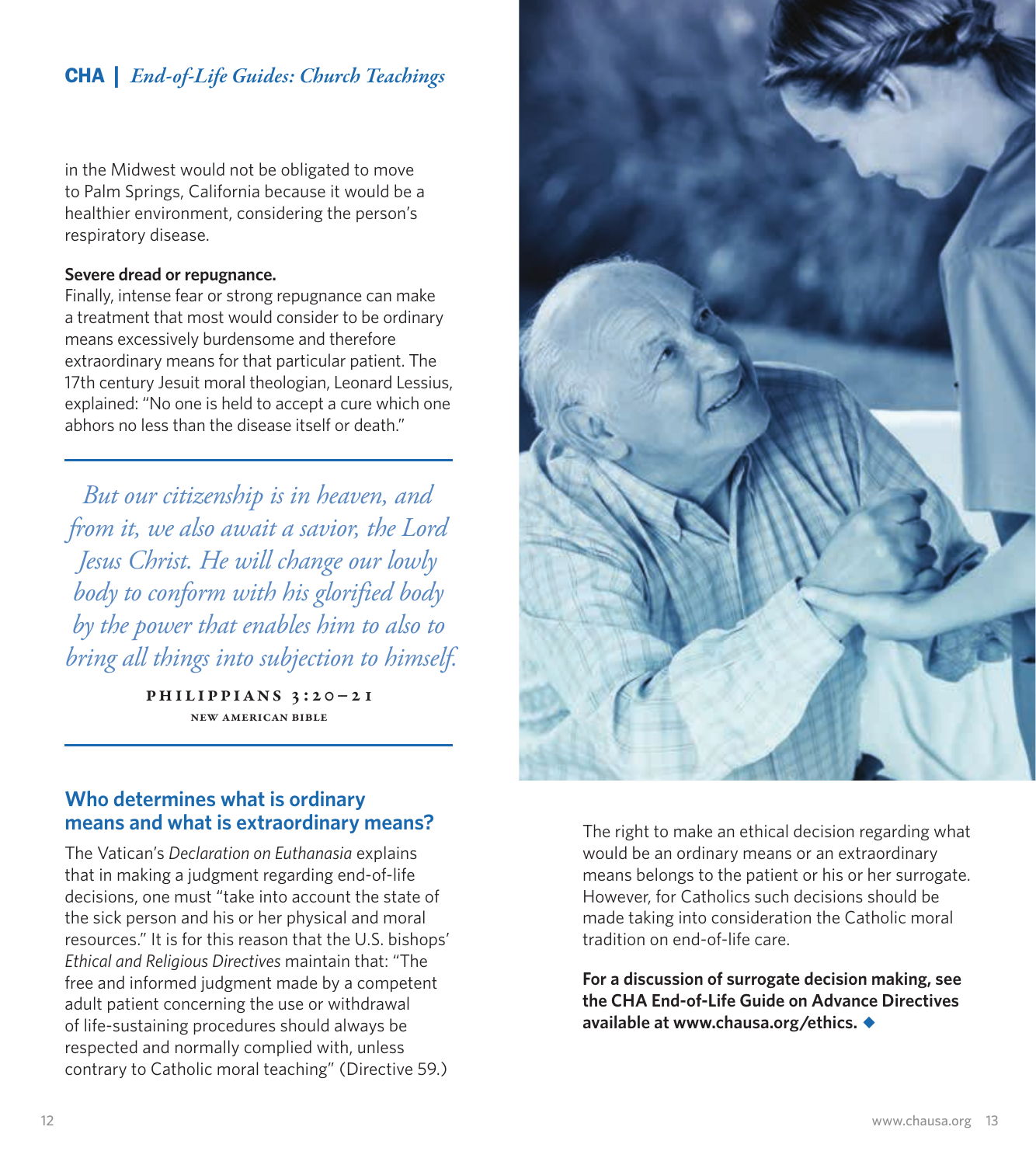Is there an ethical difference between not beginning medical treatment and discontinuing treatment once it has begun?

Although there may be emotional or psychological elements that make withdrawal of treatment more difficult than not initiating such treatment, there is no ethical distinction between refusing treatment and discontinuing treatment.

Appropriate ethical reasons for not initiating a given treatment are also justification for withdrawing the same treatment. In his encyclical, *The Gospel of Life*, St. John Paul II explained that one may discontinue "medical procedures which no longer correspond to the real situation of the patient, either because they are now disproportionate to any expected results or because they impose an excessive burden on the patient and family" (§ 65.)

#### **What does the Catholic moral tradition say about pain relief? What if the use of pain killers raises the possibility of shortening the patient's life?**

Since the Catholic Church speaks of the redemptive value of suffering, some Catholics believe that they must accept pain in order to unite their suffering with that of Christ. This is not the Church's moral teaching. The ERDs explain that "patients should be kept as free of pain as possible so that they may die comfortably and with dignity" (Directive 61.) Furthermore, in his encyclical, *The Gospel of Life*, St. John Paul II reaffirmed the teaching of Pope Pius XII and stated that it is proper "to relieve pain by narcotics, even when the result is decreased consciousness and a shortening of life" (§ 65.)

#### **What is ethically required concerning giving food and water at the end of life?**

The purpose of food and water is to help the body sustain life. When the body is no longer able to process food and water or when their use becomes too burdensome for the patient, using artificial nutrition and hydration becomes a disproportionate way to preserve life and is therefore morally optional. In such circumstances, we are not "starving" the patient. Rather we realize that food and liquids are no longer fulfilling their purpose of nourishing the patient and may be causing additional pain.

Directive 58 of the ERDs emphasizes the general moral obligation to provide nutrition and hydration, even when administered medically, but it also explains that one can reject these measures "when they cannot reasonably be expected to prolong life or when they would be excessively burdensome to the patient." When it is determined that medically assisted nutrition and hydration are not beneficial, our duty to care for the patient in other important ways remains, such as providing pain relief and caring for spiritual needs and healing. *◆*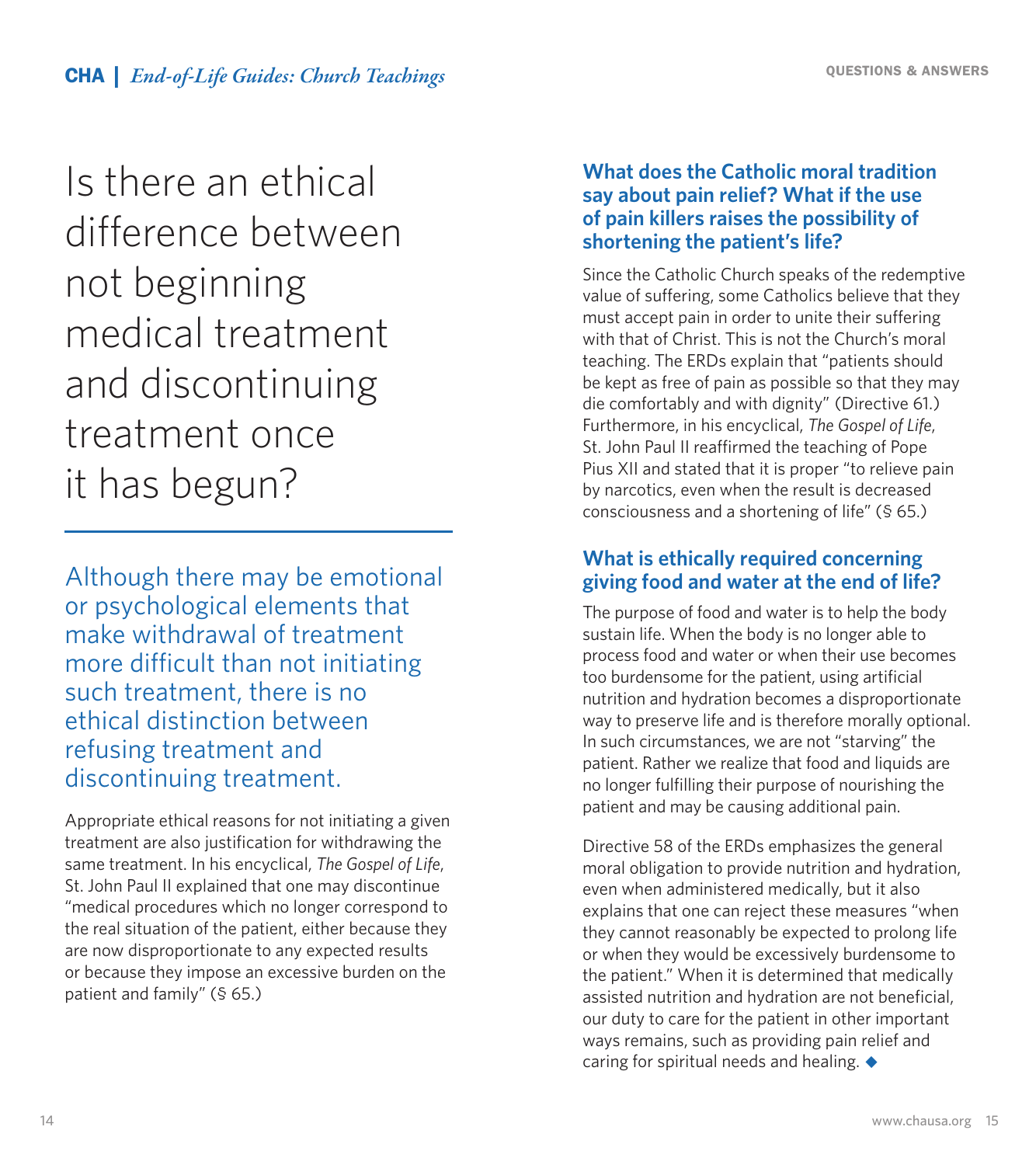### What if family members disagree on treatment options?

If patients are able to make their own decisions about treatments and express them to others, their free and informed decision should be honored.

Difficulties often arise, however, when patients can no longer speak for themselves and family members disagree on the appropriate treatment. It is important for people to discuss their endof-life care with their families prior to becoming incapacitated in a process of shared decision making. These important conversations should include the discussion of the person's values and faith commitments as well as treatment options. Often these discussions are postponed until it is too late and the patient can no longer express these wishes on his or her own. When this happens, family members do not know the wishes of their loved one and are unable to carry them out.

It is important to discuss your decisions with your physician, surrogate and family members to help all understand the health care options in relation to your particular illness, values and faith commitments. As the *Ethical and Religious Directives* explain, "Neither the healthcare professional nor the patient acts independently of the other; both participate in the healing process." *◆*

### For more information:

*This is one of a series of publications from the Catholic Health Association to help patients, families and caregivers with decisions about end-of-life care. We invite you view the accompanying guides for additional assistance. These and other resources are available to order or download at* **www.chausa.org.**